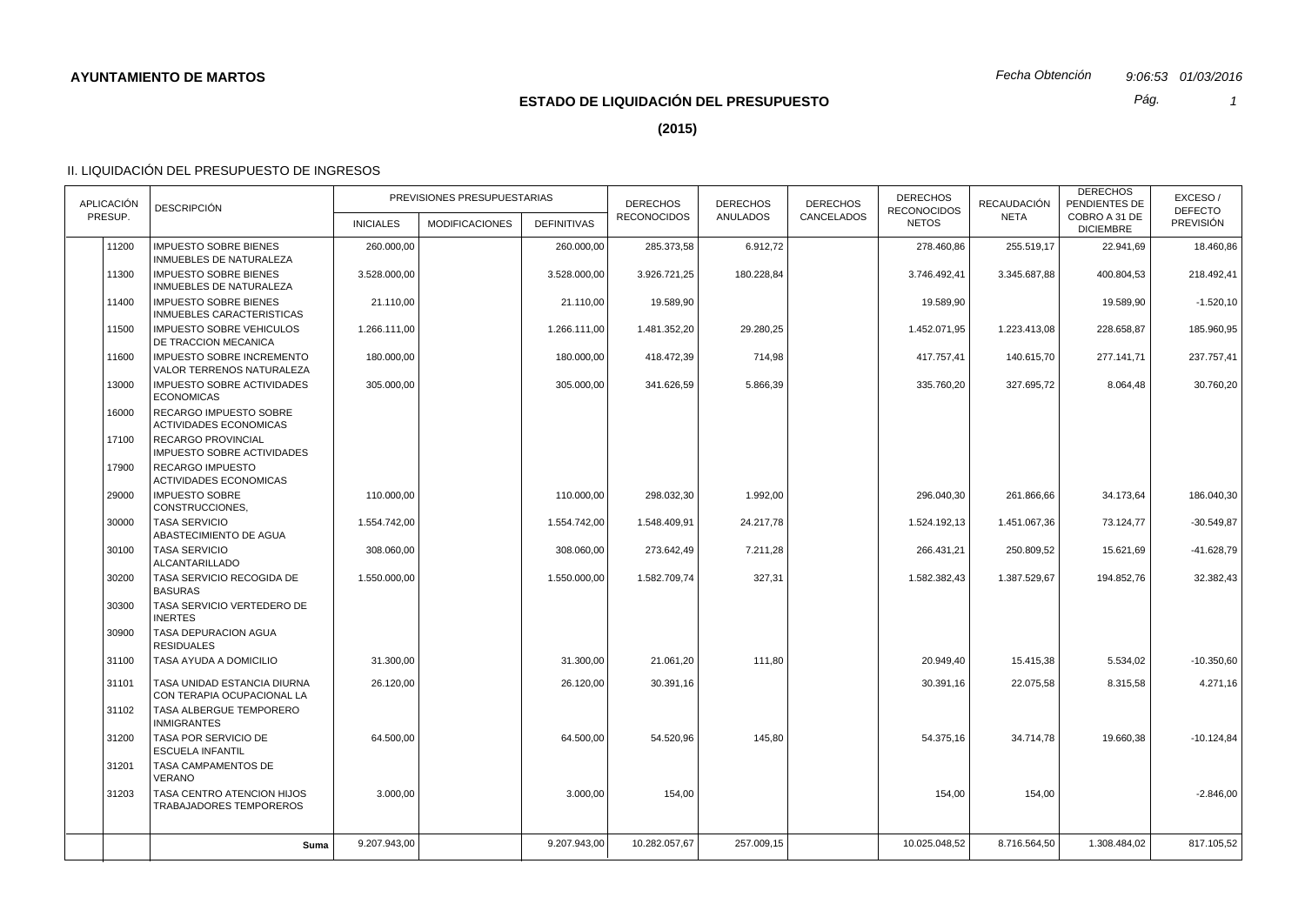*Pág.*

*2*

**(2015)**

| <b>APLICACIÓN</b><br>PRESUP. |       | <b>DESCRIPCIÓN</b>                                       | PREVISIONES PRESUPUESTARIAS |                       |                    | <b>DERECHOS</b><br><b>RECONOCIDOS</b> | <b>DERECHOS</b><br><b>ANULADOS</b> | <b>DERECHOS</b> | <b>DERECHOS</b><br><b>RECONOCIDOS</b> | <b>RECAUDACIÓN</b> | <b>DERECHOS</b><br>PENDIENTES DE  | EXCESO/<br><b>DEFECTO</b> |
|------------------------------|-------|----------------------------------------------------------|-----------------------------|-----------------------|--------------------|---------------------------------------|------------------------------------|-----------------|---------------------------------------|--------------------|-----------------------------------|---------------------------|
|                              |       |                                                          | <b>INICIALES</b>            | <b>MODIFICACIONES</b> | <b>DEFINITIVAS</b> |                                       |                                    | CANCELADOS      | <b>NETOS</b>                          | <b>NETA</b>        | COBRO A 31 DE<br><b>DICIEMBRE</b> | <b>PREVISIÓN</b>          |
|                              | 31204 | TASA AULA MUNICIPAL DE<br><b>TEATRO</b>                  |                             |                       |                    |                                       |                                    |                 |                                       |                    |                                   |                           |
|                              | 31205 | TASA AULAS MUNICIPALES DE<br>PINTURA Y PATRIMONIO        | 1.270,00                    |                       | 1.270,00           | 2.100,00                              |                                    |                 | 2.100,00                              | 2.100,00           |                                   | 830,00                    |
|                              | 31300 | TASA PISCINA E INSTALACIONES<br><b>DEPORTIVAS</b>        | 51.000,00                   |                       | 51.000,00          | 48.508,80                             | 72,00                              |                 | 48.436,80                             | 48.436,80          |                                   | $-2.563,20$               |
|                              | 31900 | TASA POR SERVICIO DE<br><b>CEMENTERIO MUNICIPAL</b>      | 7.550,00                    |                       | 7.550,00           | 13.853,61                             |                                    |                 | 13.853,61                             | 9.565,91           | 4.287,70                          | 6.303,61                  |
|                              | 31901 | <b>TASA DE MERCADOS</b>                                  | 9,00                        |                       | 9,00               | 10,00                                 |                                    |                 | 10,00                                 | 10,00              |                                   | 1,00                      |
|                              | 31902 | TASA ESTACION DE AUTOBUSES                               | 15.475,00                   |                       | 15.475,00          | 14.365,03                             |                                    |                 | 14.365,03                             | 12.229,20          | 2.135,83                          | $-1.109,97$               |
|                              | 31903 | <b>TASA EMISORA MUNICIPAL</b>                            | 13.200,00                   |                       | 13.200,00          | 15.802,00                             | 5,23                               |                 | 15.796.77                             | 11.467,30          | 4.329,47                          | 2.596,77                  |
|                              | 31904 | TASA EXTINCION INCENDIOS,<br>PREVENCION RUINAS Y DEMAS   |                             |                       |                    |                                       |                                    |                 |                                       |                    |                                   |                           |
|                              | 31905 | TASA APARCAMIENTO DE<br><b>CAMIONES</b>                  |                             |                       |                    |                                       |                                    |                 |                                       |                    |                                   |                           |
|                              | 32100 | TASA LICENCIAS URBANISTICAS                              | 75.566,00                   |                       | 75.566,00          | 146.519,15                            | 1.453,11                           |                 | 145.066,04                            | 125.502,44         | 19.563,60                         | 69.500,04                 |
|                              | 32200 | CEDULAS DE HABITABILIDAD Y<br>LICENCIAS DE 1ª OCUPACION  | 6.750,00                    |                       | 6.750,00           | 18.922,81                             |                                    |                 | 18.922,81                             | 18.039,76          | 883,05                            | 12.172,81                 |
|                              | 32300 | TASA POR OTROS SERVICIOS<br><b>URBANISTICOS</b>          | 1.400,00                    |                       | 1.400,00           | 2.837,48                              |                                    |                 | 2.837,48                              | 2.697,48           | 140,00                            | 1.437,48                  |
|                              | 32500 | <b>TASA EXPEDICION</b><br>DOCUMENTOS ADTVOS., UTIL.      | 22.300,00                   |                       | 22.300,00          | 34.089,30                             | 83,79                              |                 | 34.005,51                             | 33.270,79          | 734,72                            | 11.705,51                 |
|                              | 32600 | TASA POR RETIRADA DE<br>VEHICULOS DE LA VIA PUBLICA      | 4.000,00                    |                       | 4.000,00           | 2.723,20                              |                                    |                 | 2.723,20                              | 2.723,20           |                                   | $-1.276,80$               |
|                              | 32900 | <b>TASA UTILIZACION ESCUDO</b><br>MPAL.                  |                             |                       |                    |                                       |                                    |                 |                                       |                    |                                   |                           |
|                              | 32901 | TASA LICENCIA DE APERTURA<br><b>ESTABLECIMIENTOS</b>     | 2.600,00                    |                       | 2.600,00           | 16.054,29                             |                                    |                 | 16.054,29                             | 6.130,61           | 9.923,68                          | 13.454,29                 |
|                              | 32902 | TASA LICENCIAS AUTO-TAXIS Y<br>DEMAS VEHICULOS LIGEROS   |                             |                       |                    | 281,25                                |                                    |                 | 281,25                                | 281,25             |                                   | 281,25                    |
|                              | 32903 | TASA CONTROL PREVIO O POST.<br><b>INICIO APERTURA</b>    | 15.500,00                   |                       | 15.500,00          | 12.936,00                             |                                    |                 | 12.936,00                             | 11.726,00          | 1.210,00                          | $-2.564,00$               |
|                              | 33000 | TASA ESTACIONAMIENTO<br><b>LIMITADO</b>                  | 31.500,00                   |                       | 31.500,00          | 30.228,37                             |                                    |                 | 30.228,37                             | 30.228,37          |                                   | $-1.271,63$               |
|                              | 33100 | TASA ENTRADA VEHICULOS Y<br>RESERVA VIA PUBLICA          | 62.950,00                   |                       | 62.950,00          | 69.206,68                             | 1.581,80                           |                 | 67.624,88                             | 63.853,62          | 3.771,26                          | 4.674,88                  |
|                              | 33200 | TASA APROV. ESP. DOM. PUBL.<br><b>LOCAL EMPRESAS</b>     | 280.000,00                  |                       | 280.000,00         | 208.814,42                            | 1.386,45                           |                 | 207.427,97                            | 184.928,89         | 22.499,08                         | $-72.572,03$              |
|                              | 33400 | TASA POR APERTURA DE CALAS<br>Y ZANJAS EN LA VIA PUBLICA | 2.575,00                    |                       | 2.575,00           | 609,25                                |                                    |                 | 609,25                                | 593,64             | 15,61                             | $-1.965,75$               |
|                              |       | Suma                                                     | 9.801.588.00                |                       | 9.801.588,00       | 10.919.919.31                         | 261.591.53                         |                 | 10.658.327.78                         | 9.280.349,76       | 1.377.978.02                      | 856.739.78                |
|                              |       |                                                          |                             |                       |                    |                                       |                                    |                 |                                       |                    |                                   |                           |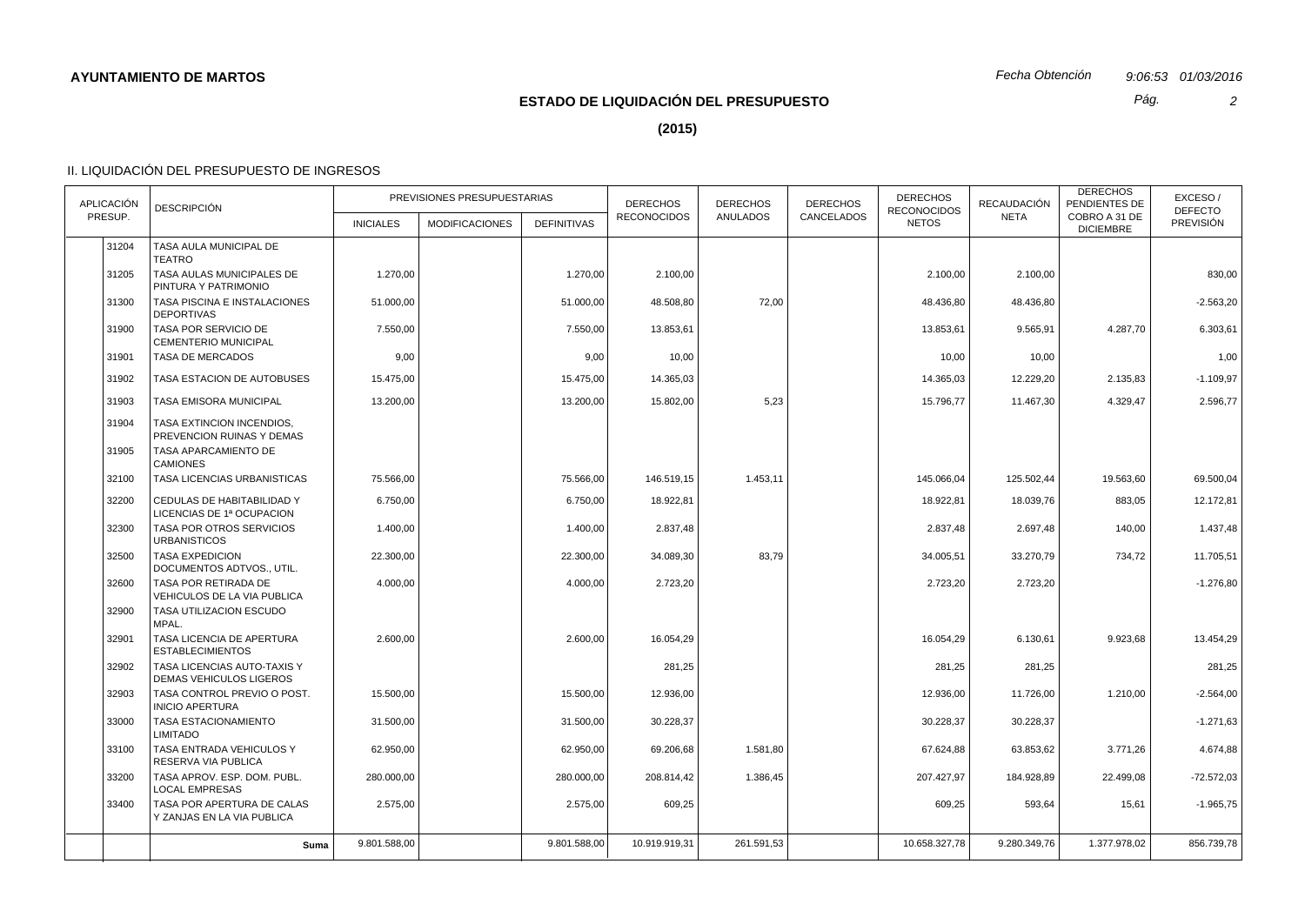*Pág.*

*3*

**(2015)**

| <b>APLICACIÓN</b> |       | <b>DESCRIPCIÓN</b>                                       | PREVISIONES PRESUPUESTARIAS |                       |                    | <b>DERECHOS</b><br><b>RECONOCIDOS</b> | <b>DERECHOS</b><br><b>ANULADOS</b> | <b>DERECHOS</b><br>CANCELADOS | <b>DERECHOS</b><br><b>RECONOCIDOS</b> | <b>RECAUDACIÓN</b> | <b>DERECHOS</b><br>PENDIENTES DE  | EXCESO/<br><b>DEFECTO</b> |
|-------------------|-------|----------------------------------------------------------|-----------------------------|-----------------------|--------------------|---------------------------------------|------------------------------------|-------------------------------|---------------------------------------|--------------------|-----------------------------------|---------------------------|
| PRESUP.           |       |                                                          | <b>INICIALES</b>            | <b>MODIFICACIONES</b> | <b>DEFINITIVAS</b> |                                       |                                    |                               | <b>NETOS</b>                          | <b>NETA</b>        | COBRO A 31 DE<br><b>DICIEMBRE</b> | <b>PREVISIÓN</b>          |
|                   | 33500 | TASA POR OCUPACION DE LA<br>VIA PUBLICA CON TERRAZAS     | 35.000,00                   |                       | 35.000,00          | 72.694,88                             | 1.216,64                           |                               | 71.478,24                             | 54.738,59          | 16.739,65                         | 36.478,24                 |
|                   | 33700 | TASA POR APROVECHAMIENTO<br><b>DEL VUELO</b>             | 100,00                      |                       | 100,00             | 244,15                                |                                    |                               | 244,15                                | 128,50             | 115,65                            | 144,15                    |
|                   | 33800 | <b>COMPENSACION DE</b><br>TELEFONICA DE ESPAÑA S.A.      | 40.000,00                   |                       | 40.000,00          | 29.231,47                             |                                    |                               | 29.231,47                             | 29.231,47          |                                   | $-10.768,53$              |
|                   | 33900 | TASA OCUPACION SUBSUELO,<br>SUELO DE LA VIA PUBLICA      | 25.675,00                   |                       | 25.675,00          | 70.796,84                             | 461,30                             |                               | 70.335,54                             | 70.150,11          | 185,43                            | 44.660,54                 |
| 33901             |       | TASA KIOSCOS EN VIA PUBLICA                              | 695,00                      |                       | 695,00             | 427,54                                |                                    |                               | 427,54                                | 427,54             |                                   | $-267,46$                 |
|                   | 33902 | TASA PUESTOS, BARRACAS Y<br>DEMAS EN VIA PUBLICA         | 92.000,00                   |                       | 92.000,00          | 114.791,36                            | 609,01                             |                               | 114.182,35                            | 92.160,18          | 22.022,17                         | 22.182,35                 |
|                   | 33903 | <b>TASA MERCANCIAS.</b><br>ESCOMBROS Y DEMAS EN VIA      | 1.980,00                    |                       | 1.980,00           | 1.632,60                              | 1,75                               |                               | 1.630,85                              | 1.612,91           | 17,94                             | $-349,15$                 |
| 33904             |       | <b>TASA SUMINISTRO ENERGIA</b><br>ELECTRICA EN RECINTOS  | 9.535,00                    |                       | 9.535,00           | 9.871,76                              | 59,49                              |                               | 9.812,27                              | 9.812,27           |                                   | 277,27                    |
|                   | 34300 | PRECIO PUBLICO PROGRAMA<br><b>DIVIERTETE</b>             | 8.315,00                    |                       | 8.315,00           | 11.690,00                             |                                    |                               | 11.690,00                             | 11.690,00          |                                   | 3.375,00                  |
|                   | 34400 | PRECIO PUBL, PROGRAMACION<br>CULTURAL TEATRO MUNICIPAL   | 11.653,00                   | 12.600,00             | 24.253,00          | 28.711,00                             |                                    |                               | 28.711,00                             | 28.711,00          |                                   | 4.458,00                  |
| 34401             |       | PRECIO PUBLICO<br>ESPECTACULOS PREFERIA Y                | 5.500,00                    | 14.113,00             | 19.613,00          | 19.613,00                             |                                    |                               | 19.613,00                             | 19.613,00          |                                   |                           |
|                   | 34900 | PRECIO PUBL. PRODUCTOS<br>UNIDAD ESTANCIA DIURNA         | 745,00                      |                       | 745,00             | 428,80                                |                                    |                               | 428,80                                | 428,80             |                                   | $-316,20$                 |
| 34901             |       | PRECIO PUBLICO SUMINISTRO<br>AGUA NO POTABLE PARA        |                             |                       |                    |                                       |                                    |                               |                                       |                    |                                   |                           |
|                   | 34902 | PRECIO PUBLICO UTILIZACION<br>TEATRO MUNICIPAL Y OTROS   | 1.250,00                    |                       | 1.250,00           | 2.303,00                              | 486,00                             |                               | 1.817,00                              | 1.817,00           |                                   | 567,00                    |
|                   | 34903 | OTROS PRECIOS PUBLICOS                                   |                             |                       |                    | 96,00                                 |                                    |                               | 96,00                                 | 96,00              |                                   | 96,00                     |
|                   | 35000 | CONTRIBUCIONES ESPECIALES<br><b>CAMINOS RURALES</b>      |                             |                       |                    |                                       |                                    |                               |                                       |                    |                                   |                           |
|                   | 35100 | CONTRIB. ESPECIALES<br>AMPLIACION SERVICIO               |                             |                       |                    |                                       |                                    |                               |                                       |                    |                                   |                           |
|                   | 38900 | REINTEGRO DE PAGOS POR<br>OPERACIONES CORRIENTES         | 410,00                      |                       | 410,00             | 13.304,17                             | 145,53                             |                               | 13.158,64                             | 6.106,24           | 7.052,40                          | 12.748,64                 |
|                   | 39100 | MULTAS POR INFRACCIONES<br><b>URBANISTICAS</b>           |                             |                       |                    |                                       |                                    |                               |                                       |                    |                                   |                           |
|                   | 39110 | <b>MULTAS POR INFRACCIONES</b><br>TRIBUTARIAS Y ANALOGAS |                             |                       |                    |                                       |                                    |                               |                                       |                    |                                   |                           |
|                   | 39120 | MULTAS POLICIA LOCAL                                     | 86.500,00                   |                       | 86.500,00          | 222.569,59                            | 58.306,00                          |                               | 164.263,59                            | 71.656,59          | 92.607,00                         | 77.763,59                 |
|                   | 39190 | OTRAS MULTAS Y SANCIONES                                 | 12.150,00                   |                       | 12.150,00          | 57.172,12                             |                                    |                               | 57.172,12                             | 3.284,02           | 53.888,10                         | 45.022,12                 |
|                   |       | Suma                                                     | 10.133.096,00               | 26.713,00             | 10.159.809,00      | 11.575.497,59                         | 322.877,25                         |                               | 11.252.620,34                         | 9.682.013,98       | 1.570.606,36                      | 1.092.811,34              |
|                   |       |                                                          |                             |                       |                    |                                       |                                    |                               |                                       |                    |                                   |                           |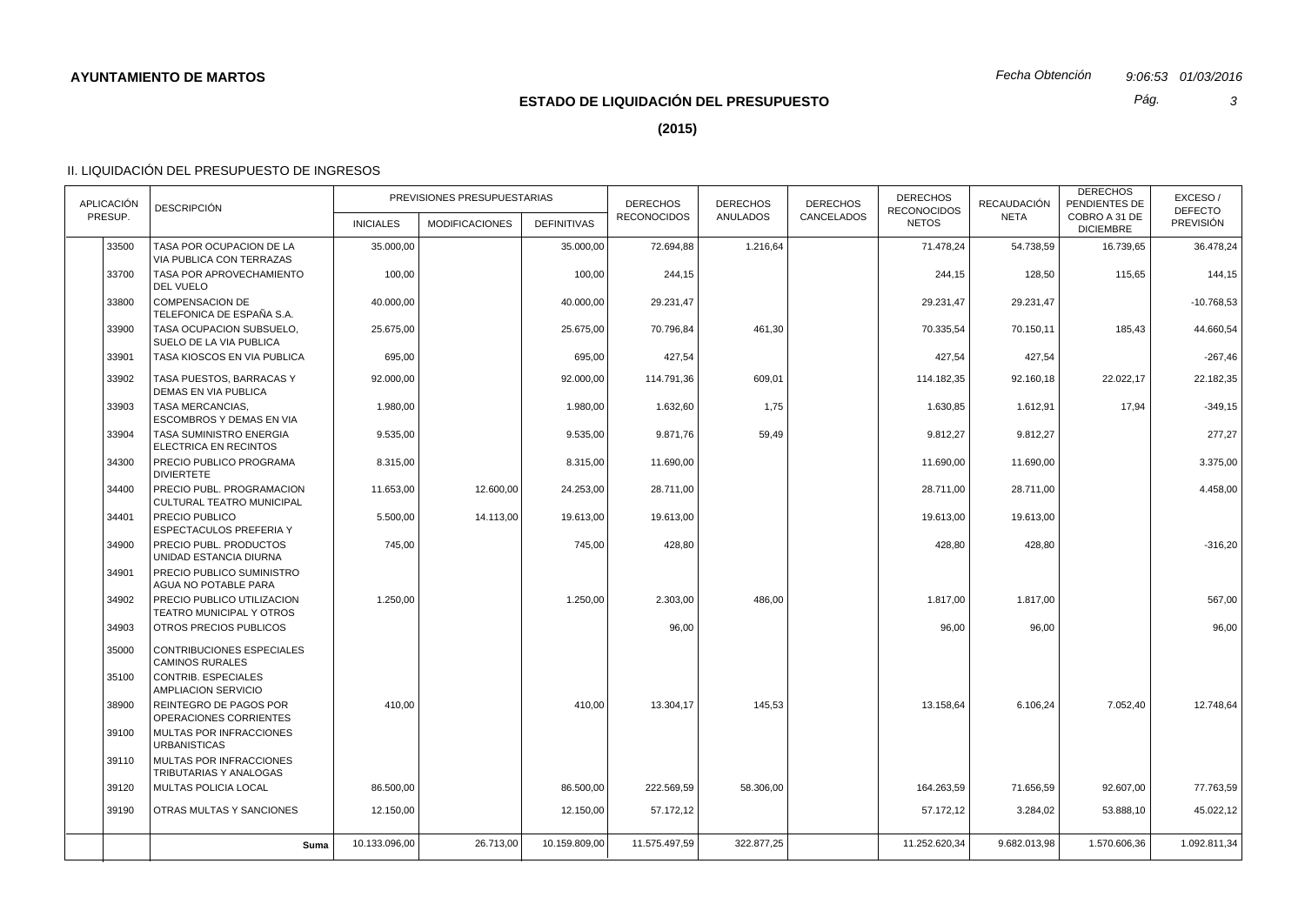*Pág.*

*4*

**(2015)**

| <b>APLICACIÓN</b><br>PRESUP.<br>39200 |       | <b>DESCRIPCIÓN</b>                                      | PREVISIONES PRESUPUESTARIAS |                       |                    | <b>DERECHOS</b>    | <b>DERECHOS</b><br><b>ANULADOS</b> | <b>DERECHOS</b> | <b>DERECHOS</b><br><b>RECONOCIDOS</b> | <b>RECAUDACIÓN</b> | <b>DERECHOS</b><br>PENDIENTES DE  | EXCESO/<br><b>DEFECTO</b> |
|---------------------------------------|-------|---------------------------------------------------------|-----------------------------|-----------------------|--------------------|--------------------|------------------------------------|-----------------|---------------------------------------|--------------------|-----------------------------------|---------------------------|
|                                       |       |                                                         | <b>INICIALES</b>            | <b>MODIFICACIONES</b> | <b>DEFINITIVAS</b> | <b>RECONOCIDOS</b> |                                    | CANCELADOS      | <b>NETOS</b>                          | <b>NETA</b>        | COBRO A 31 DE<br><b>DICIEMBRE</b> | <b>PREVISIÓN</b>          |
|                                       |       | RECARGO POR DECLARACION<br><b>EXTEMPORANEA SIN</b>      | 2.275,00                    |                       | 2.275,00           | 1.572,15           |                                    |                 | 1.572,15                              | 1.572,15           |                                   | $-702,85$                 |
|                                       | 39210 | <b>RECARGO EJECUTIVO</b>                                | 22.650,00                   |                       | 22.650,00          | 25.401,73          | 4,00                               |                 | 25.397,73                             | 25.397,73          |                                   | 2.747,73                  |
|                                       | 39211 | RECARGO DE APREMIO                                      | 40.850,00                   |                       | 40.850,00          | 55.052,62          | 328,06                             |                 | 54.724,56                             | 54.724,56          |                                   | 13.874,56                 |
|                                       | 39300 | <b>INTERESES DE DEMORA</b>                              | 50.000,00                   |                       | 50.000,00          | 55.709,93          |                                    |                 | 55.709,93                             | 55.709,93          |                                   | 5.709,93                  |
|                                       | 39610 | CUOTA URB. AMPL. POLIGONO<br><b>INDUSTRIAL</b>          |                             |                       |                    | 0,02               |                                    |                 | 0,02                                  | 0,02               |                                   | 0,02                      |
|                                       | 39700 | <b>CANON POR</b><br><b>APROVECHAMIENTOS</b>             |                             |                       |                    |                    |                                    |                 |                                       |                    |                                   |                           |
|                                       | 39710 | OTROS INGRESOS POR<br><b>APROVECHAMIENTOS</b>           |                             |                       |                    | 377,22             |                                    |                 | 377,22                                | 377,22             |                                   | 377,22                    |
|                                       | 39900 | ANUNCIOS A CARGO DE<br><b>PARTICULARES</b>              | 1.400,00                    |                       | 1.400,00           | 2.876,52           |                                    |                 | 2.876,52                              | 2.444,34           | 432,18                            | 1.476,52                  |
|                                       | 39901 | RECURSOS EVENTUALES<br>(INDETERMINADOS)                 | 750,00                      |                       | 750,00             | 3.561,14           | 1.837,06                           |                 | 1.724,08                              | 1.724,08           |                                   | 974,08                    |
|                                       | 39902 | INDEMNIZACIONES POR DAÑOS<br>EN BIENES PUBLICOS         | 10.450,00                   |                       | 10.450,00          | 11.275,67          |                                    |                 | 11.275,67                             | 11.275,67          |                                   | 825,67                    |
|                                       | 39903 | EJECUCION SUBSIDIARIA DE<br><b>OBRAS</b>                | 5.000,00                    |                       | 5.000,00           |                    | 983,35                             |                 | $-983,35$                             | $-983,35$          |                                   | $-5.983,35$               |
|                                       | 42000 | PARTICIPACION TRIBUTOS DEL<br><b>ESTADO</b>             | 4.824.000,00                |                       | 4.824.000,00       | 5.024.840,88       | 150.171,75                         |                 | 4.874.669,13                          | 4.874.669,13       |                                   | 50.669,13                 |
|                                       | 42010 | FONDO COMPLEMENTARIO DE<br><b>FINANCIACION</b>          |                             |                       |                    |                    |                                    |                 |                                       |                    |                                   |                           |
|                                       | 42020 | <b>COMPENSACION POR</b><br><b>BENEFICIOS FISCALES</b>   |                             |                       |                    |                    |                                    |                 |                                       |                    |                                   |                           |
|                                       | 42090 | OTRAS TRANSF. CORRIENTES<br>DE LA ADMON. GRAL. ESTADO   | 400,00                      |                       | 400,00             | 780,21             |                                    |                 | 780,21                                | 780,21             |                                   | 380,21                    |
|                                       | 42100 | TRANSF. CORRIENTES DEL<br>SERVICIO PUBLICO DE EMPLEO    |                             |                       |                    |                    |                                    |                 |                                       |                    |                                   |                           |
|                                       | 42190 | TRANSF. CORRIENTES DE<br>OTROS ORGANISMOS               |                             |                       |                    |                    |                                    |                 |                                       |                    |                                   |                           |
|                                       | 45000 | PARTICIPACION TRIBUTOS DE LA<br>COMUNIDAD AUTONOMA      | 1.257.054,00                |                       | 1.257.054,00       | 1.263.255,62       |                                    |                 | 1.263.255,62                          | 1.263.255,62       |                                   | 6.201,62                  |
|                                       | 45001 | OTRAS TRANSFERENCIAS<br>INCONDICIONADAS DE LA JUNTA     |                             |                       |                    |                    |                                    |                 |                                       |                    |                                   |                           |
|                                       | 45002 | JUNTA A.: TRANSF. CONV.<br>IGUALDAD, SALUD Y POLITICAS  | 256.188,00                  | 19.990,57             | 276.178,57         | 293.468,65         |                                    |                 | 293.468,65                            | 275.898,08         | 17.570,57                         | 17.290,08                 |
|                                       | 45060 | JUNTA A.: TRANSF, CONVENIO<br>PROG. ATENCION INFANTIL   | 35.100,00                   |                       | 35.100,00          | 37.833,12          |                                    |                 | 37.833,12                             | 34.680,36          | 3.152,76                          | 2.733,12                  |
|                                       | 45080 | OTRAS TRANSF, CORRIENTES<br>DE LA ADMON. GRAL. JUNTA A. | 8.988,00                    |                       | 8.988,00           | 900,00             |                                    |                 | 900,00                                | 450,00             | 450,00                            | $-8.088,00$               |
|                                       |       | Suma                                                    | 16.648.201,00               | 46.703,57             | 16.694.904,57      | 18.352.403,07      | 476.201.47                         |                 | 17.876.201,60                         | 16.283.989,73      | 1.592.211.87                      | 1.181.297,03              |
|                                       |       |                                                         |                             |                       |                    |                    |                                    |                 |                                       |                    |                                   |                           |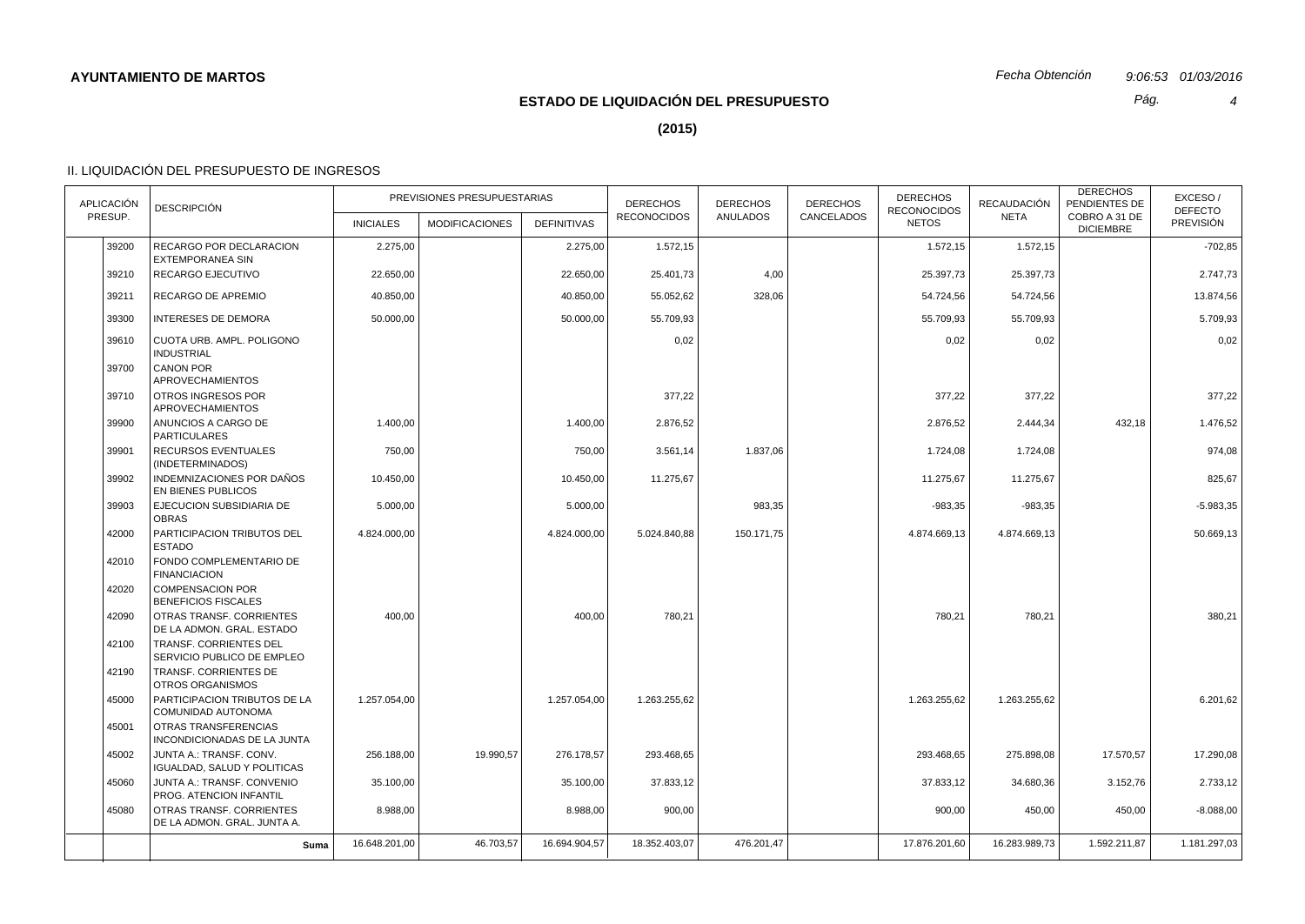*Pág.*

*5*

**(2015)**

| APLICACIÓN<br>PRESUP.<br>45081 |       | <b>DESCRIPCIÓN</b>                                         | PREVISIONES PRESUPUESTARIAS |                       |                    | <b>DERECHOS</b><br><b>RECONOCIDOS</b> | <b>DERECHOS</b><br><b>ANULADOS</b> | <b>DERECHOS</b> | <b>DERECHOS</b><br><b>RECONOCIDOS</b> | RECAUDACIÓN   | <b>DERECHOS</b><br>PENDIENTES DE  | EXCESO/<br><b>DEFECTO</b> |
|--------------------------------|-------|------------------------------------------------------------|-----------------------------|-----------------------|--------------------|---------------------------------------|------------------------------------|-----------------|---------------------------------------|---------------|-----------------------------------|---------------------------|
|                                |       |                                                            | <b>INICIALES</b>            | <b>MODIFICACIONES</b> | <b>DEFINITIVAS</b> |                                       |                                    | CANCELADOS      | <b>NETOS</b>                          | <b>NETA</b>   | COBRO A 31 DE<br><b>DICIEMBRE</b> | <b>PREVISIÓN</b>          |
|                                |       | JUNTA A.: SUBV. IGUALDAD,<br>SALUD Y POLITICAS SOCIALES    | 28.520,00                   | 75.488,00             | 104.008,00         | 115.101,40                            |                                    |                 | 115.101,40                            | 112.627,92    | 2.473,48                          | 11.093,40                 |
|                                | 45082 | JUNTA A.: SUBV.<br><b>INTERCULTURALIDAD</b>                |                             |                       |                    |                                       |                                    |                 |                                       |               |                                   |                           |
|                                | 45083 | JUNTA A.: SUBV. CENTRO<br><b>INFORMACION MUJER</b>         | 27.585,00                   |                       | 27.585,00          | 25.885,42                             |                                    |                 | 25.885,42                             | 15.531,25     | 10.354,17                         | $-1.699,58$               |
|                                | 45084 | JUNTA A.: SUBV. CENTRO<br><b>INFORMACION JUVENIL</b>       |                             |                       |                    |                                       |                                    |                 |                                       |               |                                   |                           |
|                                | 45085 | JUNTA A.: SUBV. PLAN<br>FORMACION PROFESIONAL              |                             |                       |                    |                                       |                                    |                 |                                       |               |                                   |                           |
|                                | 45100 | S.A.E.: APORTACIONES (E.<br>TALLER, CASA OFICIOS)          |                             |                       |                    |                                       |                                    |                 |                                       |               |                                   |                           |
|                                | 45101 | S.A.E.: SUBV. FORMACION<br>PROFESIONAL PARA EL EMPLEO      |                             |                       |                    |                                       |                                    |                 |                                       |               |                                   |                           |
|                                | 45102 | S.A.E.: SERVICIO ORIENTACION<br><b>PROFESIONAL</b>         |                             |                       |                    |                                       |                                    |                 |                                       |               |                                   |                           |
|                                | 45103 | S.A.E.: PROGRAMA ACCIONES<br><b>EXPERIMENTALES</b>         |                             |                       |                    |                                       |                                    |                 |                                       |               |                                   |                           |
|                                | 45104 | AGENCIA SERV. SOC. Y<br>DEPEND.: TRANSF. CONV.             | 300.000,00                  | 28.289,45             | 328.289,45         | 360.974,99                            |                                    |                 | 360.974,99                            | 333.952,74    | 27.022,25                         | 32.685,54                 |
|                                | 45105 | AGENCIA SERV. SOC. Y<br>DEPEND.: TRANSF. CONV. UTD         | 156.820,00                  |                       | 156.820,00         | 171.827,87                            |                                    |                 | 171.827,87                            | 157.380,33    | 14.447,54                         | 15.007,87                 |
|                                | 45106 | AGENCIA SERV. SOC. Y<br>DEPEND.: TRANSF. CONV.             | 926.000.00                  | 292.290,28            | 1.218.290,28       | 1.218.290,28                          |                                    |                 | 1.218.290.28                          | 1.218.290.28  |                                   |                           |
|                                | 45107 | AGENCIA PUBLICA AND. EDUC. Y<br>FORM.: TRANSF. CONV.       | 175.000,00                  |                       | 175.000,00         | 188.516,40                            |                                    |                 | 188.516,40                            | 172.301,92    | 16.214,48                         | 13.516,40                 |
|                                | 46100 | DIPUTACION: SUBV. FINALISTAS<br><b>CORRIENTES</b>          |                             |                       |                    | 2.160,00                              |                                    |                 | 2.160,00                              |               | 2.160,00                          | 2.160,00                  |
|                                | 46101 | DIPUTACION: CONVENIOS<br><b>CULTURALES</b>                 | 13.612,00                   |                       | 13.612,00          | 9.012,90                              |                                    |                 | 9.012,90                              | 3.612,90      | 5.400,00                          | $-4.599, 10$              |
|                                | 46102 | DIPUTACION: PLAN LOCAL DE<br><b>ACTIVIDADES DEPORTIVAS</b> | 17.000,00                   |                       | 17.000,00          | 17.000,00                             |                                    |                 | 17.000,00                             |               | 17.000,00                         |                           |
|                                | 46103 | DIPUTACION: CONVENIO MTO.<br>PARQUE BOMBERO                | 303.590,00                  |                       | 303.590,00         |                                       |                                    |                 |                                       |               |                                   | $-303.590,00$             |
|                                | 46600 | F.E.M.P.: TRANSRENCIAS<br><b>CORRIENTES</b>                |                             |                       |                    |                                       |                                    |                 |                                       |               |                                   |                           |
|                                | 46700 | CONSORCIOS:<br>TRANSFERENCIAS CORRIENTES                   |                             |                       |                    |                                       |                                    |                 |                                       |               |                                   |                           |
|                                | 47000 | APORTACIONES DE EMPRESAS<br>PRIVADAS                       | 3.000,00                    | 1.500,00              | 4.500,00           | 4.500,00                              |                                    |                 | 4.500,00                              | 4.500,00      |                                   |                           |
|                                | 48000 | APORTACIONES DE<br><b>PARTICULARES</b>                     | 2.500,00                    |                       | 2.500,00           | 4.212,00                              |                                    |                 | 4.212,00                              | 4.212,00      |                                   | 1.712,00                  |
|                                |       | Suma                                                       | 18.601.828,00               | 444.271,30            | 19.046.099,30      | 20.469.884,33                         | 476.201.47                         |                 | 19.993.682.86                         | 18.306.399.07 | 1.687.283,79                      | 947.583,56                |
|                                |       |                                                            |                             |                       |                    |                                       |                                    |                 |                                       |               |                                   |                           |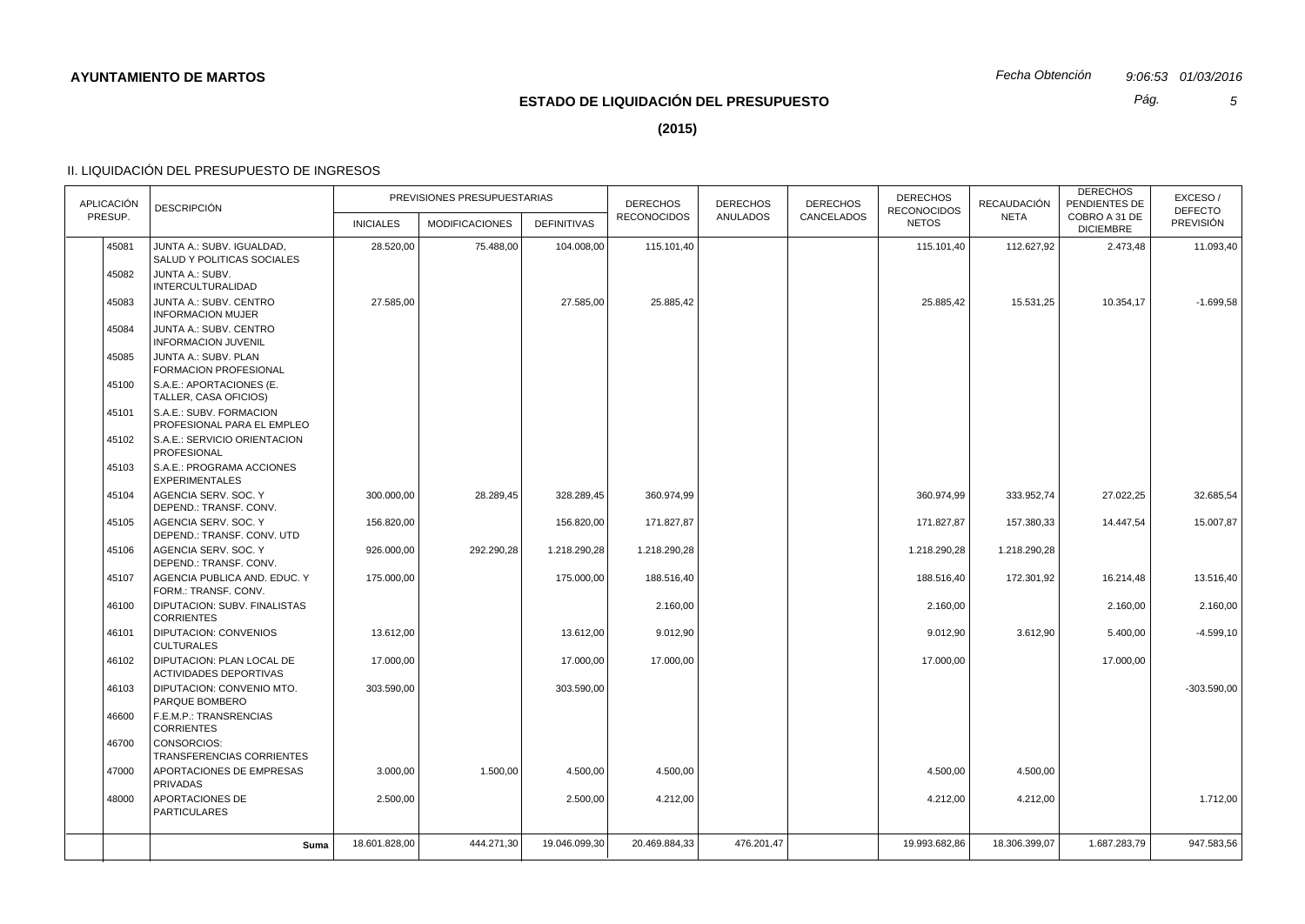*Pág.*

*6*

**(2015)**

| <b>APLICACIÓN</b> | <b>DESCRIPCIÓN</b>                                                                 | PREVISIONES PRESUPUESTARIAS |                       |                    | <b>DERECHOS</b><br><b>RECONOCIDOS</b> | <b>DERECHOS</b><br><b>ANULADOS</b> | <b>DERECHOS</b><br>CANCELADOS | <b>DERECHOS</b><br><b>RECONOCIDOS</b> | <b>RECAUDACIÓN</b><br><b>NETA</b> | <b>DERECHOS</b><br>PENDIENTES DE  | EXCESO/<br><b>DEFECTO</b> |
|-------------------|------------------------------------------------------------------------------------|-----------------------------|-----------------------|--------------------|---------------------------------------|------------------------------------|-------------------------------|---------------------------------------|-----------------------------------|-----------------------------------|---------------------------|
| PRESUP.           |                                                                                    | <b>INICIALES</b>            | <b>MODIFICACIONES</b> | <b>DEFINITIVAS</b> |                                       |                                    |                               | <b>NETOS</b>                          |                                   | COBRO A 31 DE<br><b>DICIEMBRE</b> | PREVISIÓN                 |
| 49000<br>49100    | TRANSFERENCIAS CORRIENTES<br>DEL FONDO SOCIAL EUROPEO<br>TRANSFERENCIAS CORRIENTES |                             |                       |                    |                                       |                                    |                               |                                       |                                   |                                   |                           |
|                   | DEL FONDO DE DESARROLLO                                                            |                             |                       |                    |                                       |                                    |                               |                                       |                                   |                                   |                           |
| 49700             | OTRAS TRANSFERENCIAS<br>CORRIENTES DE LA UNION                                     |                             |                       |                    |                                       |                                    |                               |                                       |                                   |                                   |                           |
| 52000             | <b>INTERESES EN CAJAS Y</b><br><b>BANCOS</b>                                       | 17.500,00                   |                       | 17.500,00          | 1.923,34                              |                                    |                               | 1.923,34                              | 1.923,34                          |                                   | $-15.576,66$              |
| 53700             | <b>DIVIDENDOS PARTICIP.EN</b><br><b>EMPRESAS PRIVADAS</b>                          |                             |                       |                    |                                       |                                    |                               |                                       |                                   |                                   |                           |
| 54100             | ARRENDAMIENTO FINCAS<br><b>URBANAS</b>                                             | 1.750,00                    |                       | 1.750,00           | 4.242,00                              |                                    |                               | 4.242,00                              | 424,20                            | 3.817,80                          | 2.492,00                  |
| 54200             | ARRENDAMIENTO FINCAS<br><b>RUSTICAS</b>                                            | 1.952,00                    |                       | 1.952,00           | 1.704,04                              |                                    |                               | 1.704,04                              | 1.704,04                          |                                   | $-247,96$                 |
| 54900             | OTRAS RENTAS DE BIENES<br><b>INMUEBLES</b>                                         | 392,00                      |                       | 392,00             | 392,56                                |                                    |                               | 392,56                                | 392,56                            |                                   | 0,56                      |
| 55900             | CONCESION INSTALACION<br>VALLAS PEATONALES EN VIAS                                 | 1.771,00                    |                       | 1.771,00           |                                       |                                    |                               |                                       |                                   |                                   | $-1.771,00$               |
| 55901             | CONCESIONES EXPLOTACIONES<br>BARES, RESTAURANTES, CAFES                            | 21.760,00                   |                       | 21.760,00          | 16.648,90                             |                                    |                               | 16.648,90                             | 10.367,35                         | 6.281,55                          | $-5.111,10$               |
| 55902             | OTRAS CONCESIONES Y<br><b>APROVECHAMIENTOS</b>                                     | 4.191,00                    |                       | 4.191,00           | 4.362,00                              |                                    |                               | 4.362,00                              | 3.499,50                          | 862,50                            | 171,00                    |
| 59900             | <b>OTROS INGRESOS</b><br><b>PATRIMONIALES</b>                                      |                             |                       |                    |                                       |                                    |                               |                                       |                                   |                                   |                           |
| 60000             | <b>ENAJENACION SOLARES SIN</b><br>EDIFICAR USO RESIDENCIAL                         |                             |                       |                    |                                       |                                    |                               |                                       |                                   |                                   |                           |
| 60001             | <b>ENAJENACION SOLARES SIN</b><br>EDIFICAR USO INDUSTRIAL                          |                             |                       |                    |                                       |                                    |                               |                                       |                                   |                                   |                           |
| 60100             | <b>ENAJENACION FINCAS</b><br><b>RUSTICAS</b>                                       |                             |                       |                    |                                       |                                    |                               |                                       |                                   |                                   |                           |
| 60200             | <b>ENAJENACION PARCELAS</b><br>SOBRANTES VIA PUBL.                                 |                             |                       |                    |                                       |                                    |                               |                                       |                                   |                                   |                           |
| 60300             | <b>ENAJENACION SOLARES USO</b><br>RESIDENCIAL INTEGRANTES                          |                             |                       |                    |                                       |                                    |                               |                                       |                                   |                                   |                           |
| 60301             | <b>ENAJENACION SOLARES USO</b><br>INDUSTRIAL INTEGRANTES                           |                             |                       |                    |                                       |                                    |                               |                                       |                                   |                                   |                           |
| 60302             | <b>APROVECHAMIENTOS</b><br>URBANISTICOS USO                                        |                             |                       |                    |                                       |                                    |                               |                                       |                                   |                                   |                           |
| 60303             | <b>APROVECHAMIENTOS</b><br>URBANISTICOS USO INDUSTRIAL                             |                             |                       |                    |                                       |                                    |                               |                                       |                                   |                                   |                           |
| 60900             | <b>ENAJENACION DE OTROS</b><br><b>TERRENOS</b>                                     |                             |                       |                    |                                       |                                    |                               |                                       |                                   |                                   |                           |
|                   | Suma                                                                               | 18.651.144,00               | 444.271,30            | 19.095.415,30      | 20.499.157,17                         | 476.201,47                         |                               | 20.022.955,70                         | 18.324.710,06                     | 1.698.245,64                      | 927.540,40                |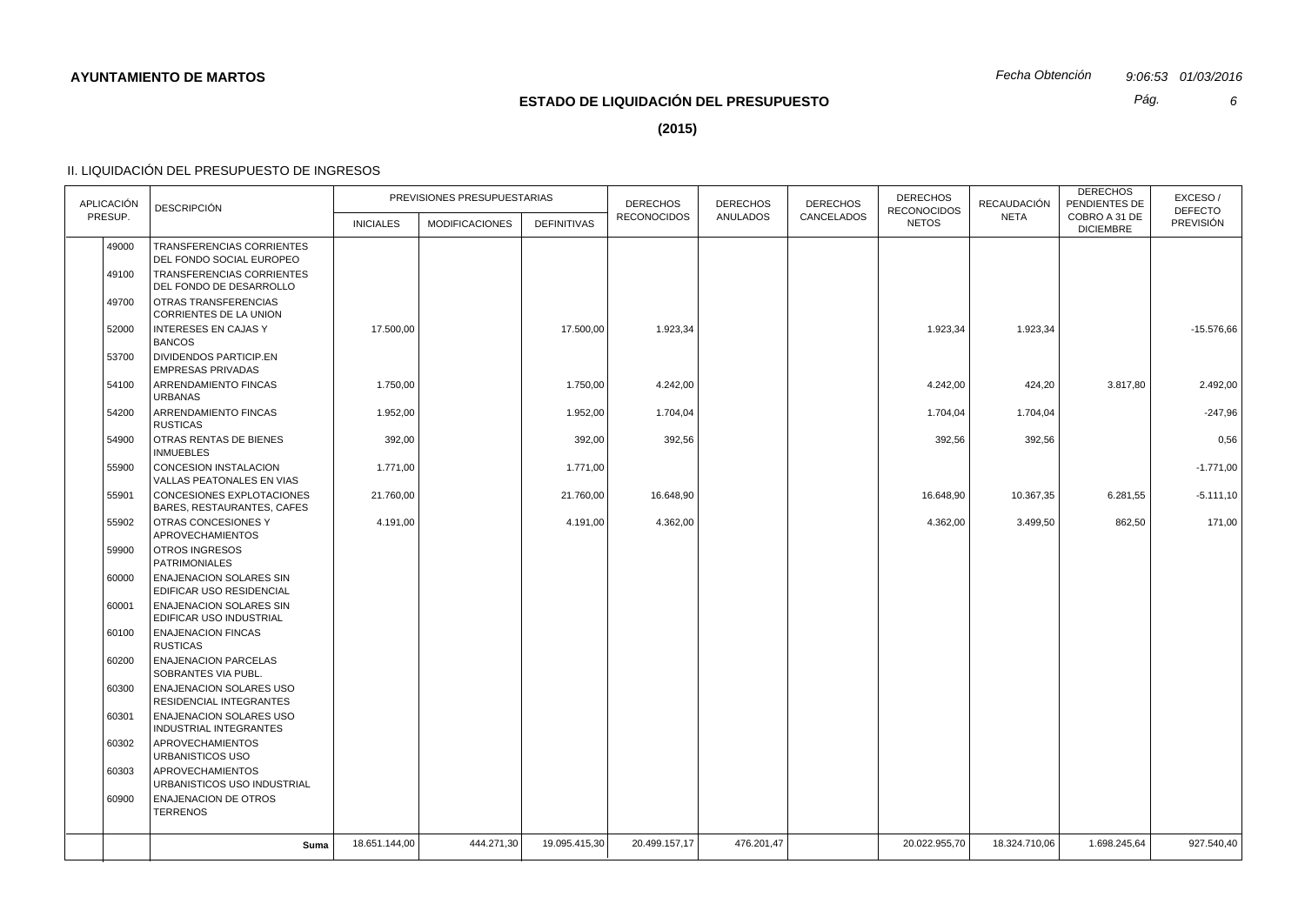*Pág.*

*7*

**(2015)**

| APLICACIÓN | <b>DESCRIPCIÓN</b>                                        | PREVISIONES PRESUPUESTARIAS |                       |                    | <b>DERECHOS</b><br><b>RECONOCIDOS</b> | <b>DERECHOS</b><br><b>ANULADOS</b> | <b>DERECHOS</b><br>CANCELADOS | <b>DERECHOS</b><br><b>RECONOCIDOS</b> | RECAUDACIÓN   | <b>DERECHOS</b><br>PENDIENTES DE  | EXCESO/<br><b>DEFECTO</b> |
|------------|-----------------------------------------------------------|-----------------------------|-----------------------|--------------------|---------------------------------------|------------------------------------|-------------------------------|---------------------------------------|---------------|-----------------------------------|---------------------------|
| PRESUP.    |                                                           | <b>INICIALES</b>            | <b>MODIFICACIONES</b> | <b>DEFINITIVAS</b> |                                       |                                    |                               | <b>NETOS</b>                          | <b>NETA</b>   | COBRO A 31 DE<br><b>DICIEMBRE</b> | PREVISIÓN                 |
| 61900      | <b>ENAJENACION VIVIENDAS Y</b><br><b>LOCALES</b>          |                             |                       |                    |                                       |                                    |                               |                                       |               |                                   |                           |
| 68000      | REINTEGRO DE PAGOS POR<br>OPERACIONES DE CAPITAL          |                             |                       |                    |                                       |                                    |                               |                                       |               |                                   |                           |
| 72000      | TRANSF. DE CAPITAL DE LA<br>ADMON. GRAL. DEL ESTADO       |                             |                       |                    |                                       |                                    |                               |                                       |               |                                   |                           |
| 72100      | SERVICIO PUBLICO DE EMPLEO<br>ESTATAL: APORTACION P.F.E.A | 307.515,00                  | 66.403,79             | 373.918,79         | 373.918,79                            |                                    |                               | 373.918,79                            | 373.918,79    |                                   |                           |
| 75080      | JUNTA A.: TRANSFERENCIAS DE<br>CAPITAL                    |                             |                       |                    |                                       |                                    |                               |                                       |               |                                   |                           |
| 75081      | JUNTA A.: TRANSFERENCIA<br>ARREGLO CAMINOS RURALES        |                             |                       |                    |                                       |                                    |                               |                                       |               |                                   |                           |
| 75100      | SERVICIO ANDALUZ DE EMPLEO:<br>TRANSF. CAPITAL            |                             |                       |                    |                                       |                                    |                               |                                       |               |                                   |                           |
| 76100      | DIPUTACION: TRANSFERENCIAS<br>DE CAPITAL                  |                             |                       |                    |                                       |                                    |                               |                                       |               |                                   |                           |
| 76101      | DIPUTACION: TRANSFERENCIA<br>MATERIALES OBRAS P.F.E.A     | 123.006,00                  | 26.561,51             | 149.567,51         | 149.567,51                            |                                    |                               | 149.567,51                            | 78.411,66     | 71.155,85                         |                           |
| 76102      | DIPUTACION: PLAN PROV.<br>COOPERAC. MPAL.                 | 192.329,00                  |                       | 192.329,00         | 192.329,00                            |                                    |                               | 192.329,00                            |               | 192.329,00                        |                           |
| 76103      | DIPUTACION: TRANSFERENCIA<br>PLAN OPTIMIZACION            |                             |                       |                    |                                       |                                    |                               |                                       |               |                                   |                           |
| 76600      | OTRAS ENTIDADES LOCALES:<br>SUBV. FINALISTAS              |                             |                       |                    |                                       |                                    |                               |                                       |               |                                   |                           |
| 76700      | AYUDAS DE CAPITAL DE ADSUR                                |                             |                       |                    |                                       |                                    |                               |                                       |               |                                   |                           |
| 76701      | CONSORCIOS:<br>TRANSFERENCIAS DE CAPITAL                  |                             |                       |                    |                                       |                                    |                               |                                       |               |                                   |                           |
| 77000      | APORTACION CONVENIOS<br>URBANISTICOS (EMPRESAS)           |                             |                       |                    |                                       |                                    |                               |                                       |               |                                   |                           |
| 77001      | AYUDAS DE CAPITAL DE<br><b>EMPRESAS PRIVADAS</b>          |                             |                       |                    |                                       |                                    |                               |                                       |               |                                   |                           |
| 78000      | APORTACION CONVENIOS<br>URBANISTICOS (PARTICULARES)       |                             |                       |                    |                                       |                                    |                               |                                       |               |                                   |                           |
| 79000      | TRANSFERENCIAS DE CAPITAL<br>DEL FONDO SOCIAL EUROPEO     |                             |                       |                    |                                       |                                    |                               |                                       |               |                                   |                           |
| 79100      | TRANSFERENCIAS DE CAPITAL<br>DEL FONDO DE DESARROLLO      |                             |                       |                    |                                       |                                    |                               |                                       |               |                                   |                           |
| 79700      | OTRAS TRANSFERENCIAS DE<br>CAPITAL DE LA UNION EUROPEA    |                             |                       |                    |                                       |                                    |                               |                                       |               |                                   |                           |
| 83000      | REINTEGROS PRESTAMOS A<br>CORTO PLAZO AL PERSONAL         |                             |                       |                    |                                       |                                    |                               |                                       |               |                                   |                           |
|            |                                                           | 19.273.994,00               | 537.236,60            | 19.811.230,60      | 21.214.972,47                         | 476.201,47                         |                               | 20.738.771,00                         | 18.777.040,51 | 1.961.730,49                      | 927.540,40                |
|            | Suma                                                      |                             |                       |                    |                                       |                                    |                               |                                       |               |                                   |                           |
|            |                                                           |                             |                       |                    |                                       |                                    |                               |                                       |               |                                   |                           |